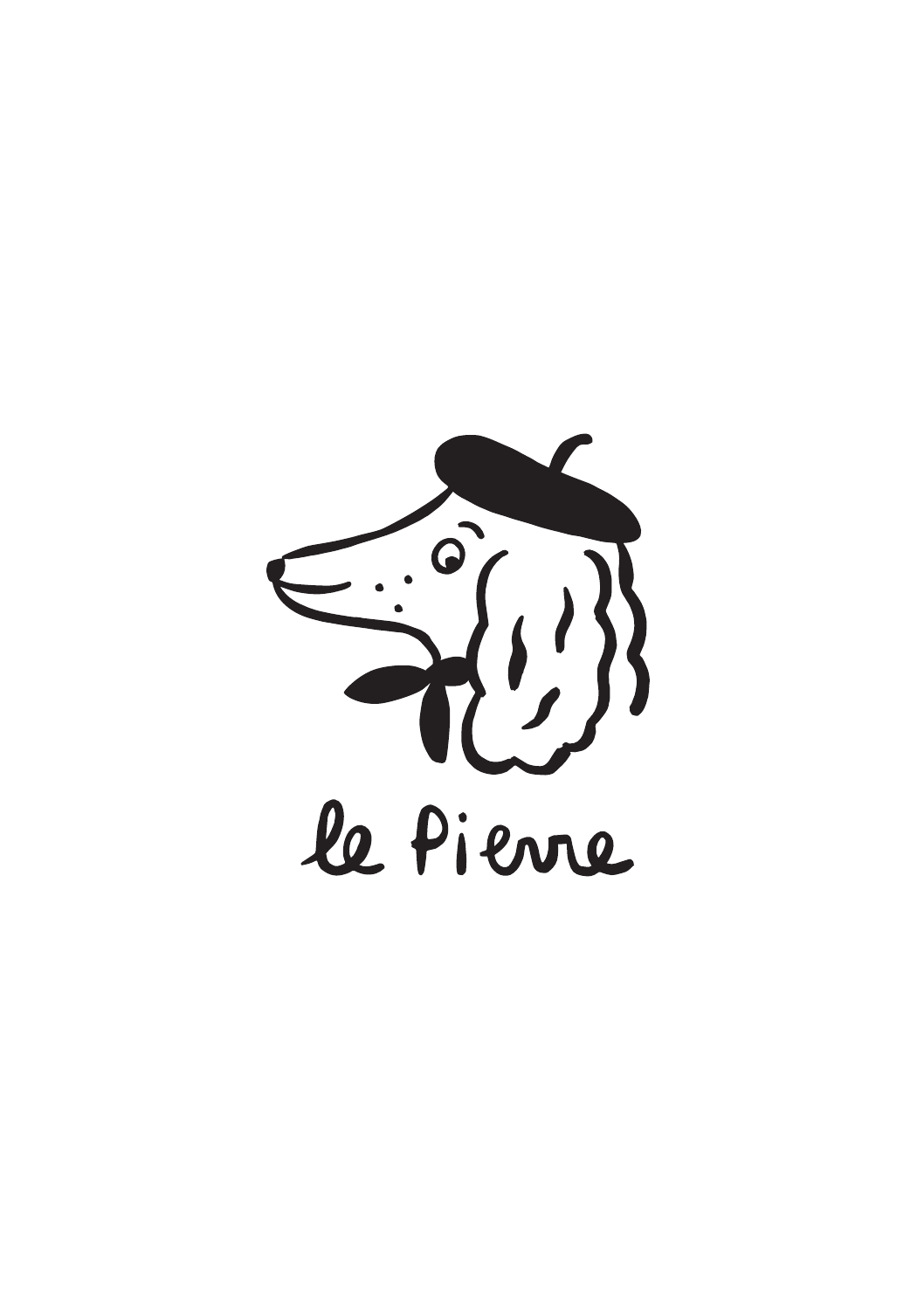#### STARTERS

# **Black Tiger Garnele ∙ Piquillos Knoblauch ∙ Chilli** <sup>C</sup>

*Black Tiger Shrimp ∙ Piquillo Pepper ∙ Garlic ∙ Chilli* € 23

**Jakobsmuschel ∙ Noilly Prat ∙ Butter ∙ Kräuter** F,M,D

*Scallop ∙ Noilly Prat ∙ Butter ∙ Herbs*

€ 16

**Salat Niçoise ∙ Thunfischfilet ∙ Onsenei Edamame ∙ Kenia Bohnen** I,B

*Salad Niçoise ∙ Tuna Fillet ∙ Hot Spring Egg Edamame ∙ Green Beans* € 16

**Beef Tatar ∙ Kartoffel ∙ Eigelb ∙ Blauschimmelkäse** I,F

*Beef Tartar ∙ Potato ∙ Egg Yolk ∙ Blue Cheese* € 19

**Reblochon ∙ Fusette Brot ∙ Tomatenmarmelade** A,F

*Reblochon ∙ Fusette Bread ∙ Tomato Jam*

€ 9

**Ziegenfrischkäse ∙ Ochsenherztomate ∙ Weintraube Estragon ∙ Olivenöl** <sup>F</sup>

> *Fresh Goat Cheese ∙ Oxheart Tomato ∙ Grape Tarragon ∙ Olive Oil*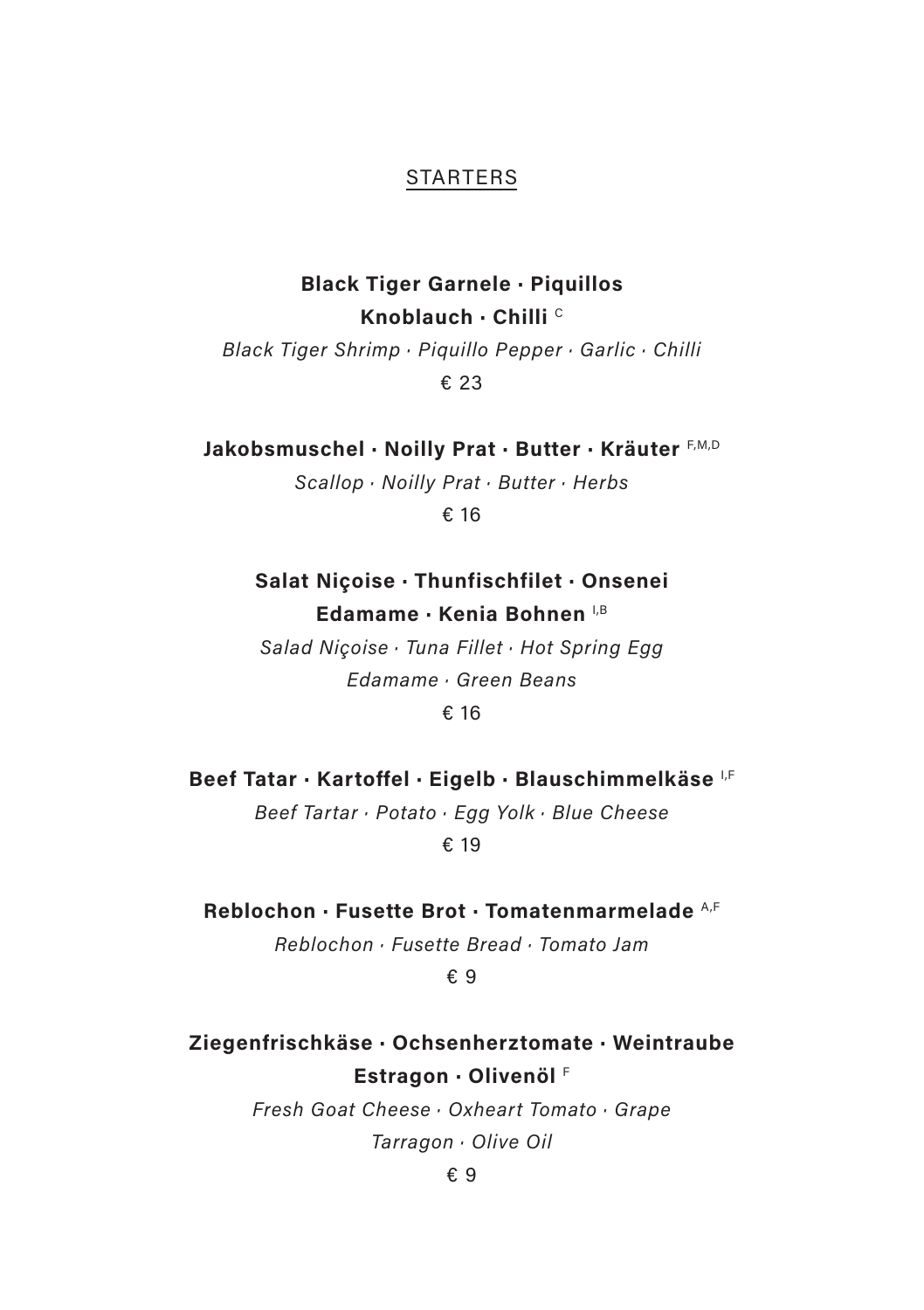# MAIN COURSE

**Steak au Poivre ∙ 200g Rinderfiletsteak Cognac ∙ Pfeffer** F,D

*Steak Au Poivre ∙ 200g Beef Fillet Steak ∙ Cognac ∙ Pepper* € 35

**Lammhaxe ∙ Ratatouille ∙ Joghurt** F,D,E

*Lamb Shank ∙ Ratatouille ∙ Yoghurt* € 30

**Kabeljau ∙ Petersilienpüree ∙ Zitronen-Beurre-Blanc Lauchstroh** F,B

*Cod ∙ Parsley Puree ∙ Lemon Beurre Blanc Sauce Crispy Leek Strips* € 19

**Quiche ∙ Blumenkohl ∙ Fetakäse ∙ Röstzwiebeln Pinienkerne ∙ Salat** D,F,H

*Quiche ∙ Cauliflower ∙ Feta Cheese ∙ Roasted Onions Pine Nuts ∙ Salad*

€ 14

# **Roastbeef Steak 300g ∙ Thymian ∙ Rosmarin** <sup>F</sup>

*Short Loin Beef Steak 300g ∙ Thyme ∙ Rosemary*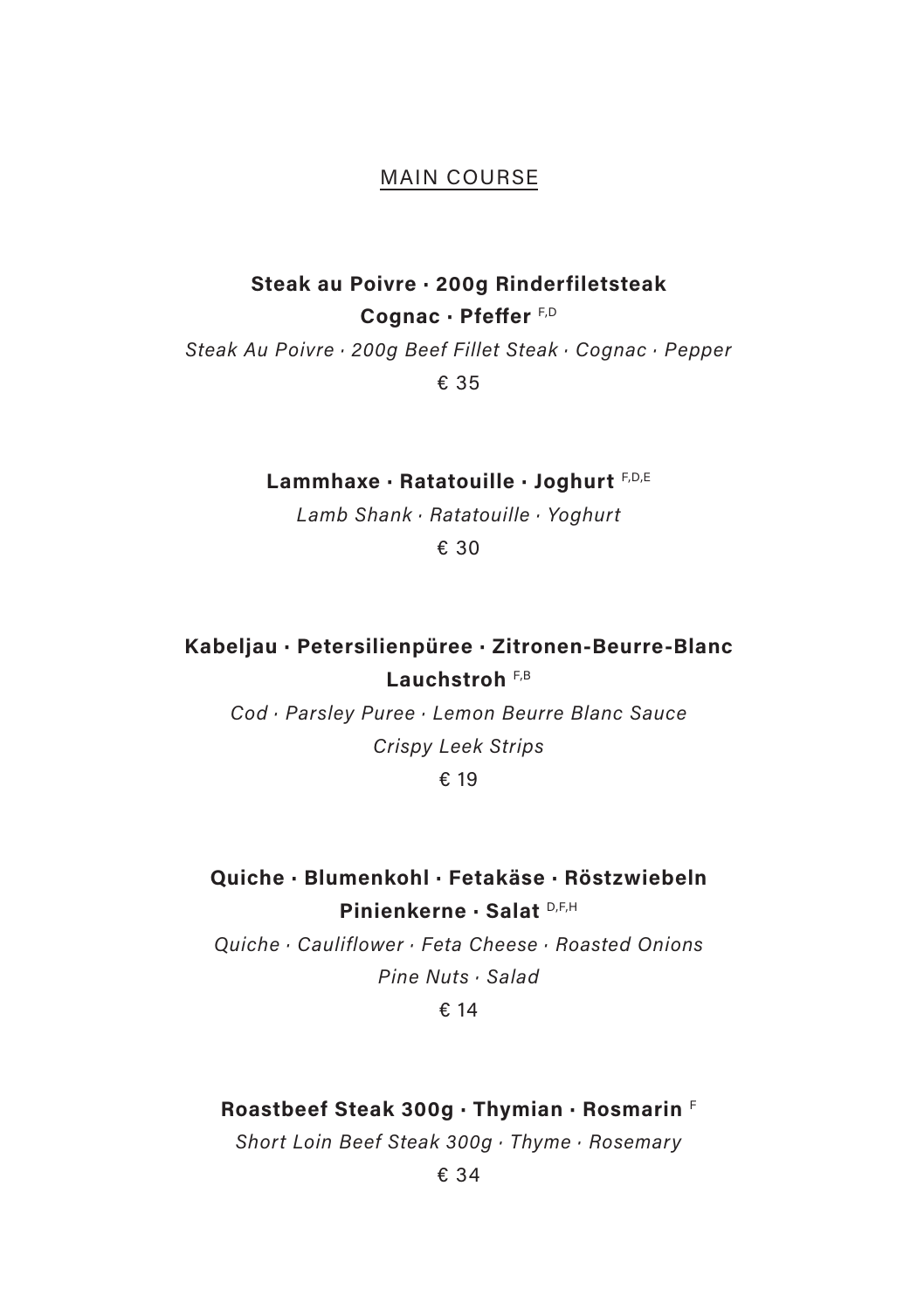# SIDES

# **Pommes Alumette** I,D

*Potato Alumette* € 5.50

# **Kartoffelpüree mit Trüffel** F,

*Truffle Mashed Potatoes* € 6

# **Krokette Zwiebel** I,A

*Onion Croquettes* € 6

# **Sesam-Tomaten-Salat** <sup>G</sup>

*Sesame Tomato Salad* € 5.50

# **Trüffelmayonnaise** <sup>I</sup>

*Truffle Mayonnaise* € 2.50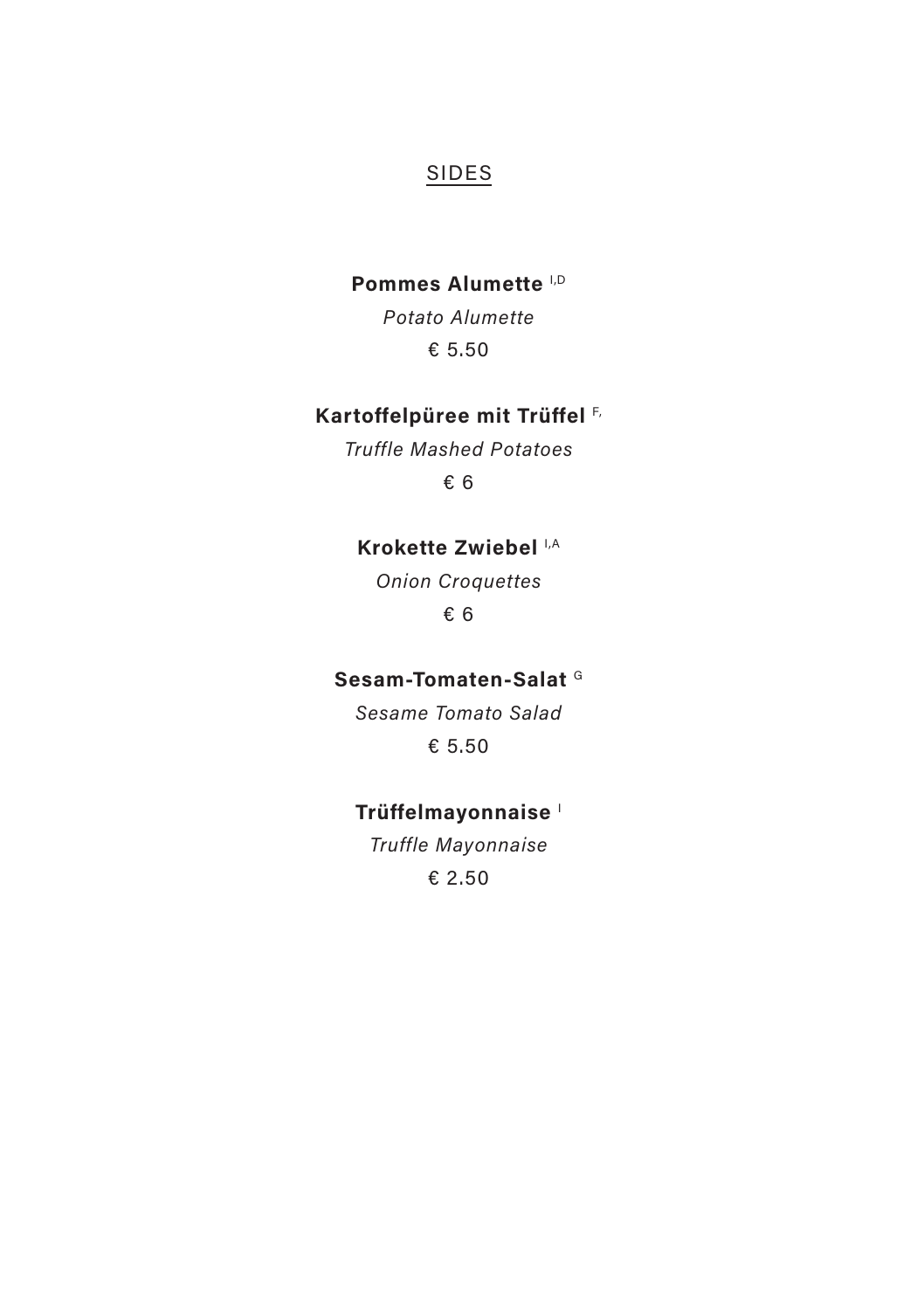# **DESSERTS**

**Crème Brûlée ∙ Schwarztee ∙ Granatapfel ∙ Pistazie** I,H,F

*Crème Brûlée ∙ Black Tea ∙ Pomegranate ∙ Pistachio*

€ 7

# **Schokoladen Fondant Küchlein Mango ∙ Maracuja** F,I

*Chocolate Fondant Cake ∙ Mango ∙ Passion Fruit*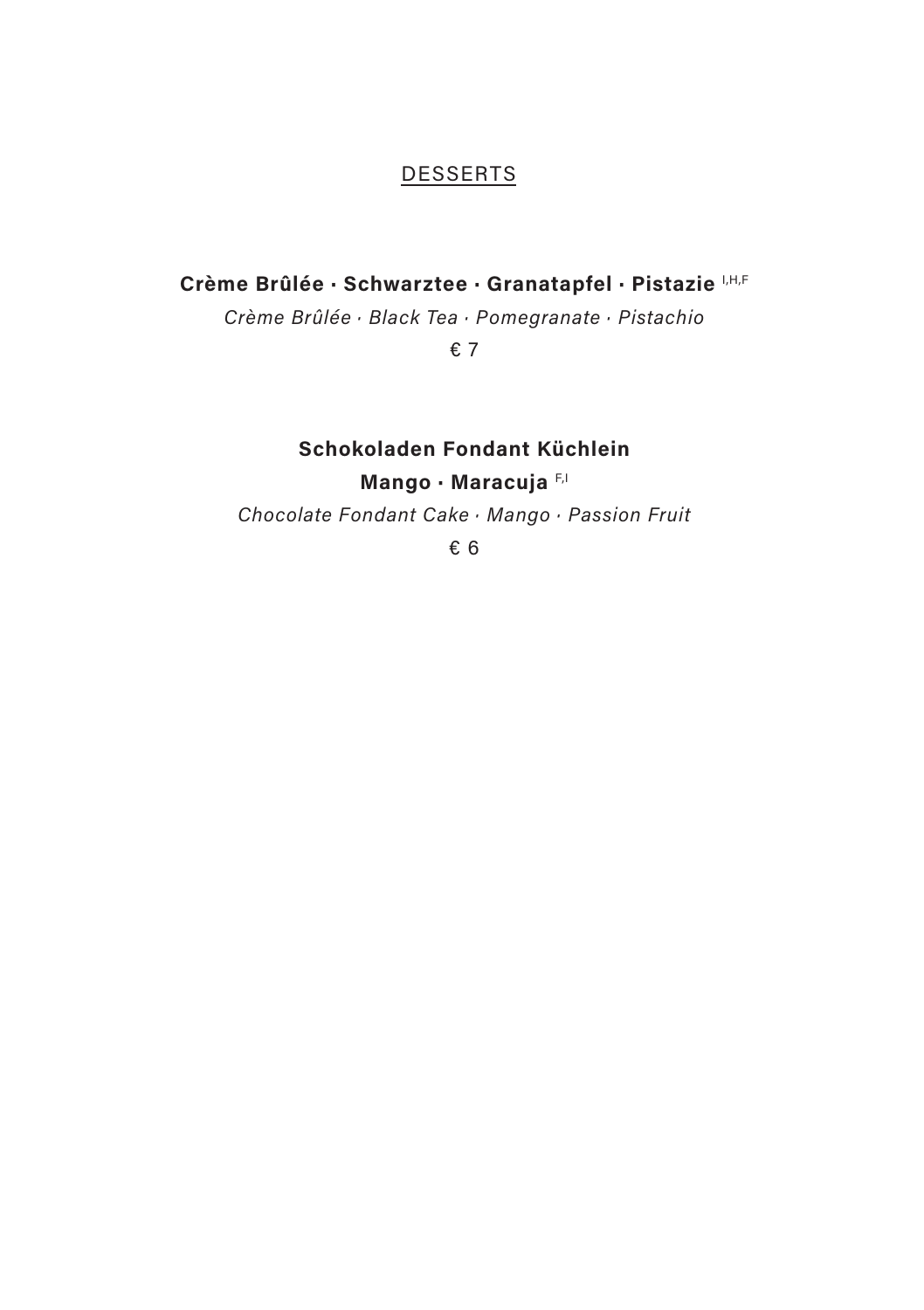# LE PIERRE'S FAVORITES

**Caesar Salad ∙ Salatherzen ∙ Parmesan ∙ Croutons** F,I,A

*Caesar Salad ∙ Lettuce Hearts ∙ Parmesan ∙ Croutons*

€ 13

**Clubsandwich ∙ Hähnchen ∙ Pastrami ∙ Ei Dijonsenf ∙ Blattsalat** A,K,D

*Club Sandwich ∙ Chicken ∙ Pastrami ∙ Egg Dijon Mustard ∙ Lettuce*

€ 12

# **Challah ∙ Beef ∙ Weißkraut ∙ Zwiebel Senf ∙ Koriander** A,G,K

*Challah ∙ Beef ∙ White Cabbage ∙ Onion ∙ Mustard ∙ Coriander*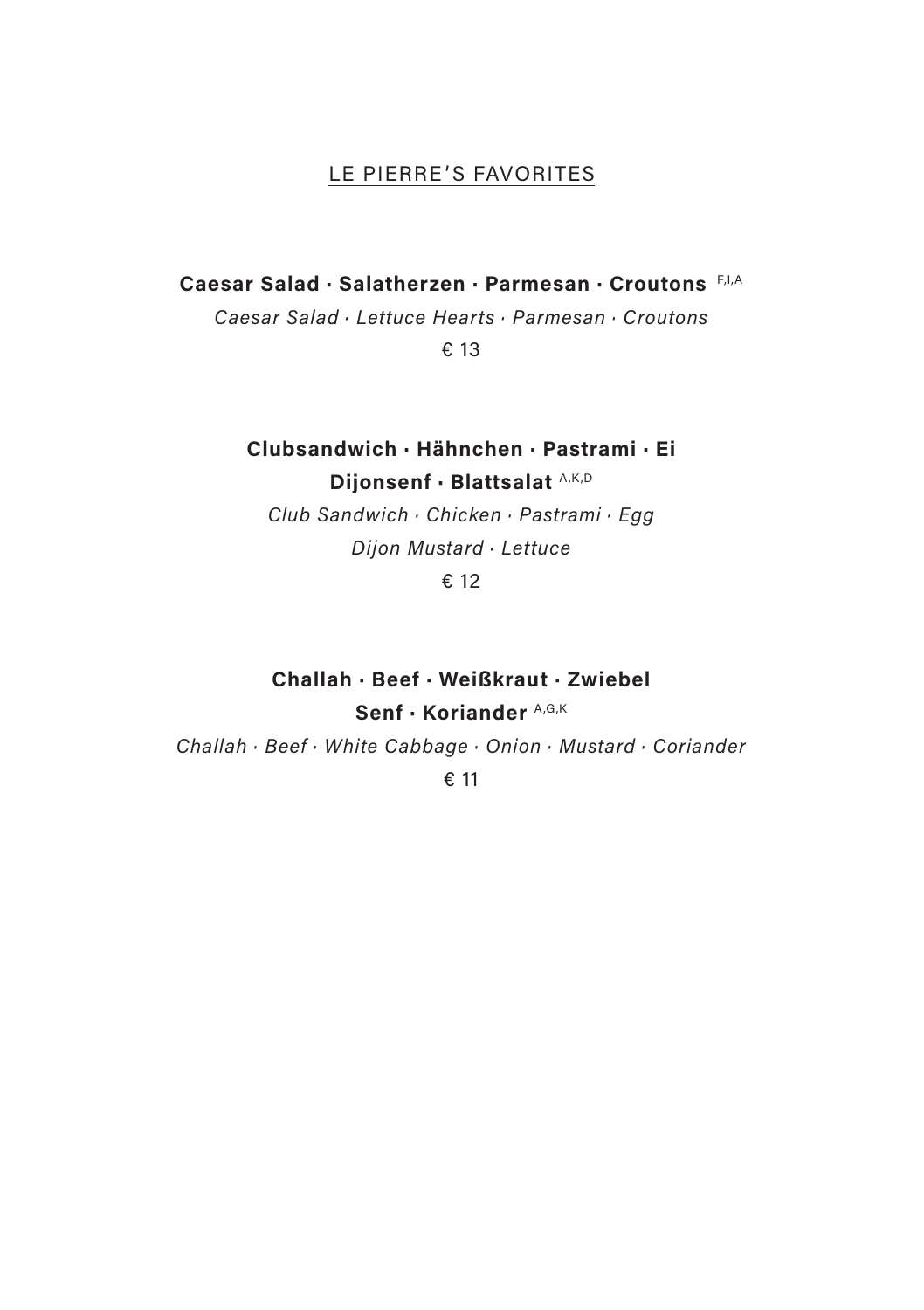# LE COCKTAIL

#### **Espresso Martini** 1,14

Russian Standard Wodka ∙ Espresso ∙ Schokolade *Russian Standard Vodka ∙ Espresso ∙ Chocolate* € 12

**Cheval fou Mule**

Dill ∙ Gurke ∙ Russian Standard Wodka ∙ Limette Bitters ∙ Ingwer ∙ Soda *Dill ∙ Cucumber ∙ Russian Standard Vodka ∙ Lime Bitters ∙ Ginger ∙ Soda* € 11

**Chanel N°5**

Cognac ∙ Pierre Ferrand Dry Curaçao D.O.M Bénédictine ∙ Zucker ∙ Soda *Cognac ∙ Pierre Ferrand Dry Curaçao D.O.M Bénédictine ∙ Sugar ∙ Soda* € 13

#### **Picon Bière**

Picon Bière ∙ Bier *Picon Bière ∙ Beer* € 6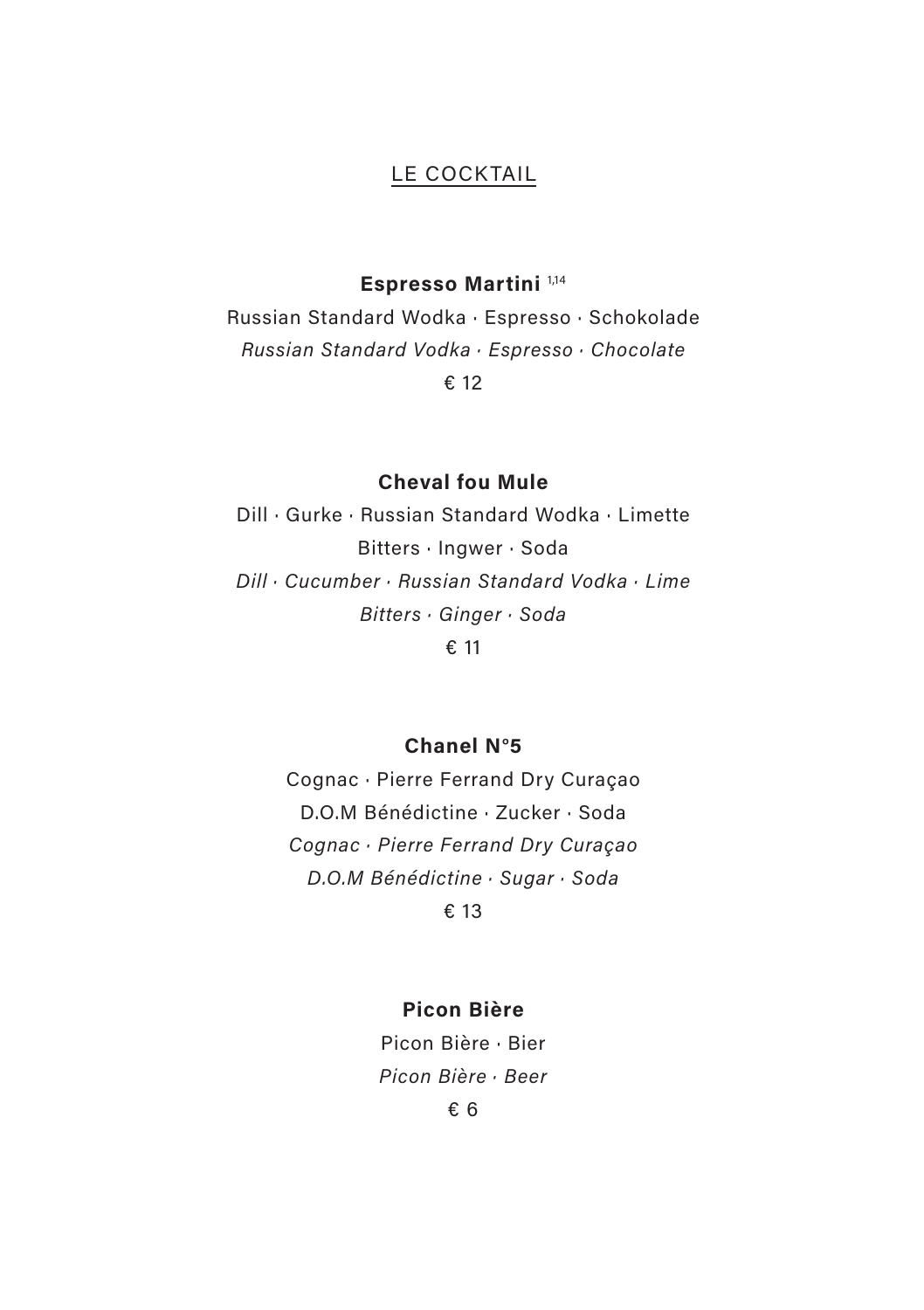# LE COCKTAIL

#### **French N°69**

Clément Coco ∙ Gin Citadelle Jardin D'Été Champagnersirup ∙ Champagner *Clément Coco ∙ Citadelle Gin Jardin D*'*Été Champagne Syrup ∙ Champagne* € 13

# **Pierre Richard**

Ricard Pastis ∙ Arak ∙ Apfel ∙ Mandel ∙ Minzwasser *Ricard Pastis ∙ Arak ∙ Apple ∙ Almond ∙ Mint Water* € 10

# **Peaches**

RinQuinQuin À La Pêche ∙ Crémant *RinQuinQuin À La Pêche ∙ Crémant* € 12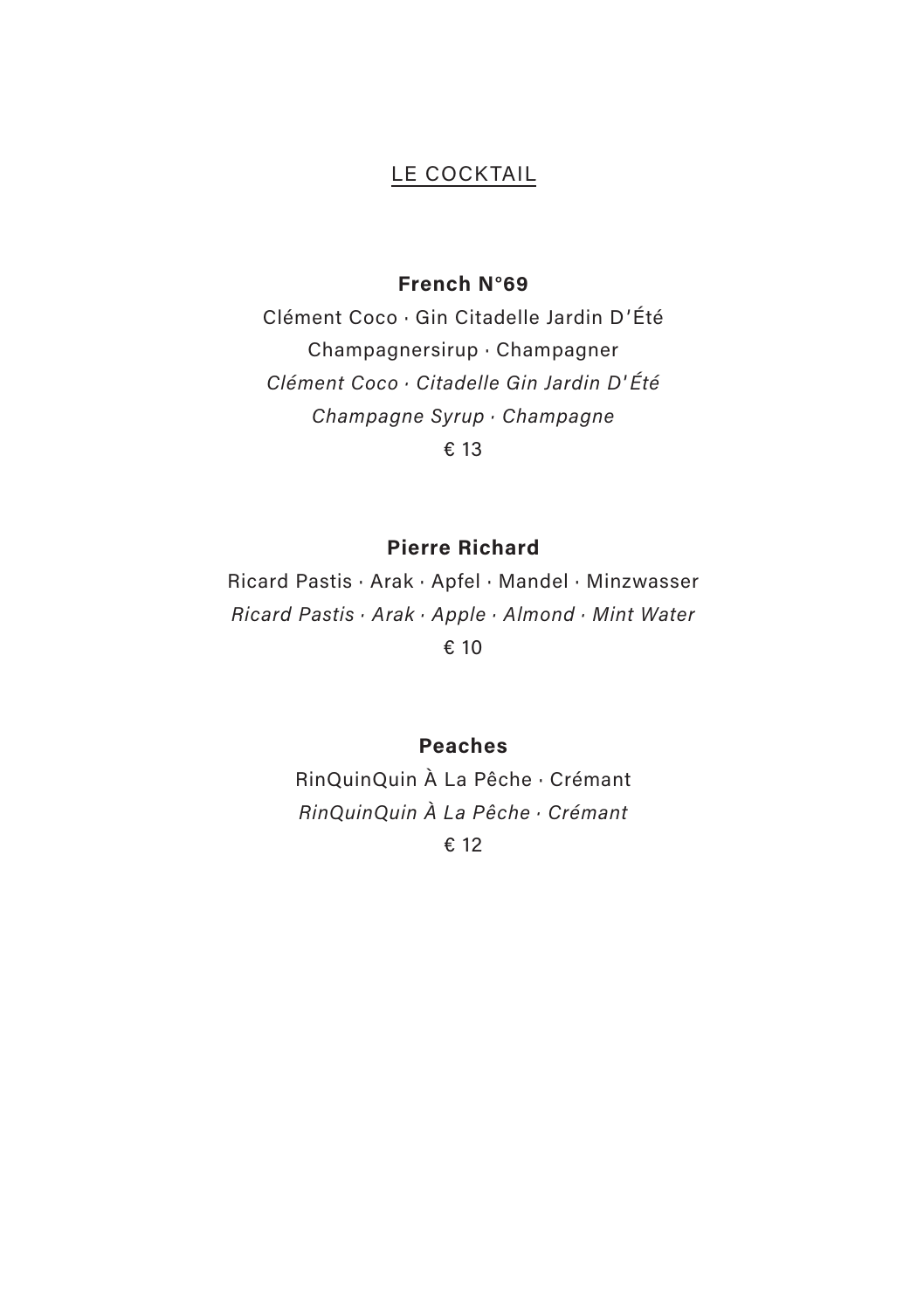# CRÉMANT-CHAMPAGNE

# **Bouvet Crémant de Loire** <sup>D</sup>

0.1L € 7 / 0.75L € 45

#### **Bouvet Crémant de Loire Rosé** <sup>D</sup>

0.1L € 8 / 0.75L € 49

# **Ruinart Brut** <sup>D</sup>

0.75L € 130

# **Ruinart Rosé** <sup>D</sup>

0.75L € 150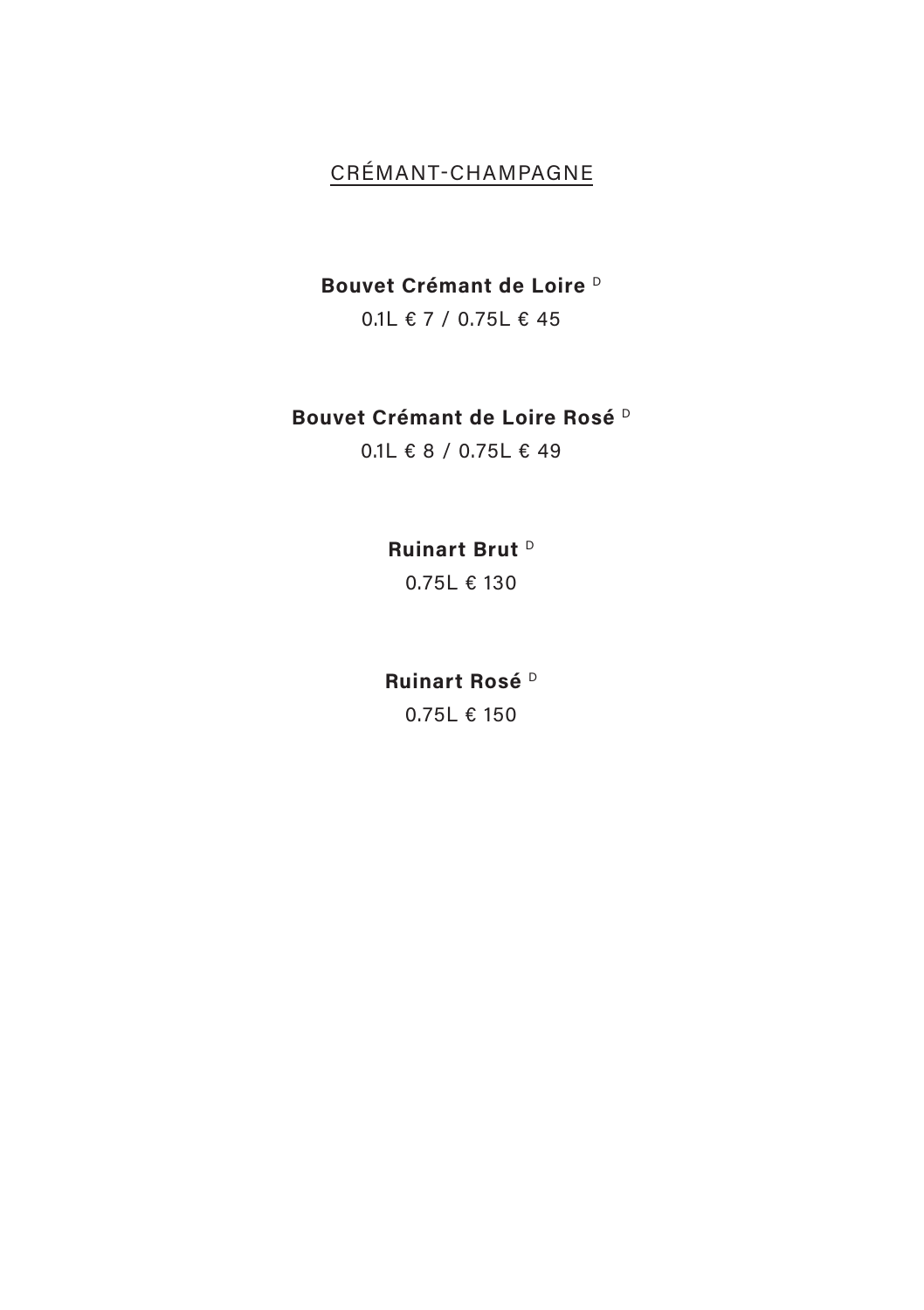#### WHITE WINE

#### **Henri Bourgeois** <sup>D</sup>

Sauvignon Val De Loire ∙ IGP ∙ Petit Bourgeois Chavignol ∙ Loire France ∙ 2020 0.1L € 5,50 / 0.75L € 39

## **Rafale** <sup>D</sup>

Chardonnay ∙ IGP ∙ Pays D'Oc Languedoc France ∙ 2020 0.1L  $∈$  5 / 0.75L  $∈$  36

# **Viognier** <sup>D</sup>

Château Du Trignon ∙ Côtes Du Rôhne Rôhne ∙ France ∙ 2019 0.75L € 38

#### **Bernard Bouchié** <sup>D</sup>

Pouilly Fumé ∙ La Renardière ∙ Saint-Andelain Loire ∙ France ∙ 2020 0.75L € 48

# **Domaine Long Depaquit** D

Chablis ∙ Burgund ∙ France ∙ 2020  $0.75$ L € 55

#### Louis Gruntrum<sup>D</sup>

Niersteiner ∙ Riesling trocken Rheinhessen ∙ Deutschland ∙ 2019  $0.751 \notin 40$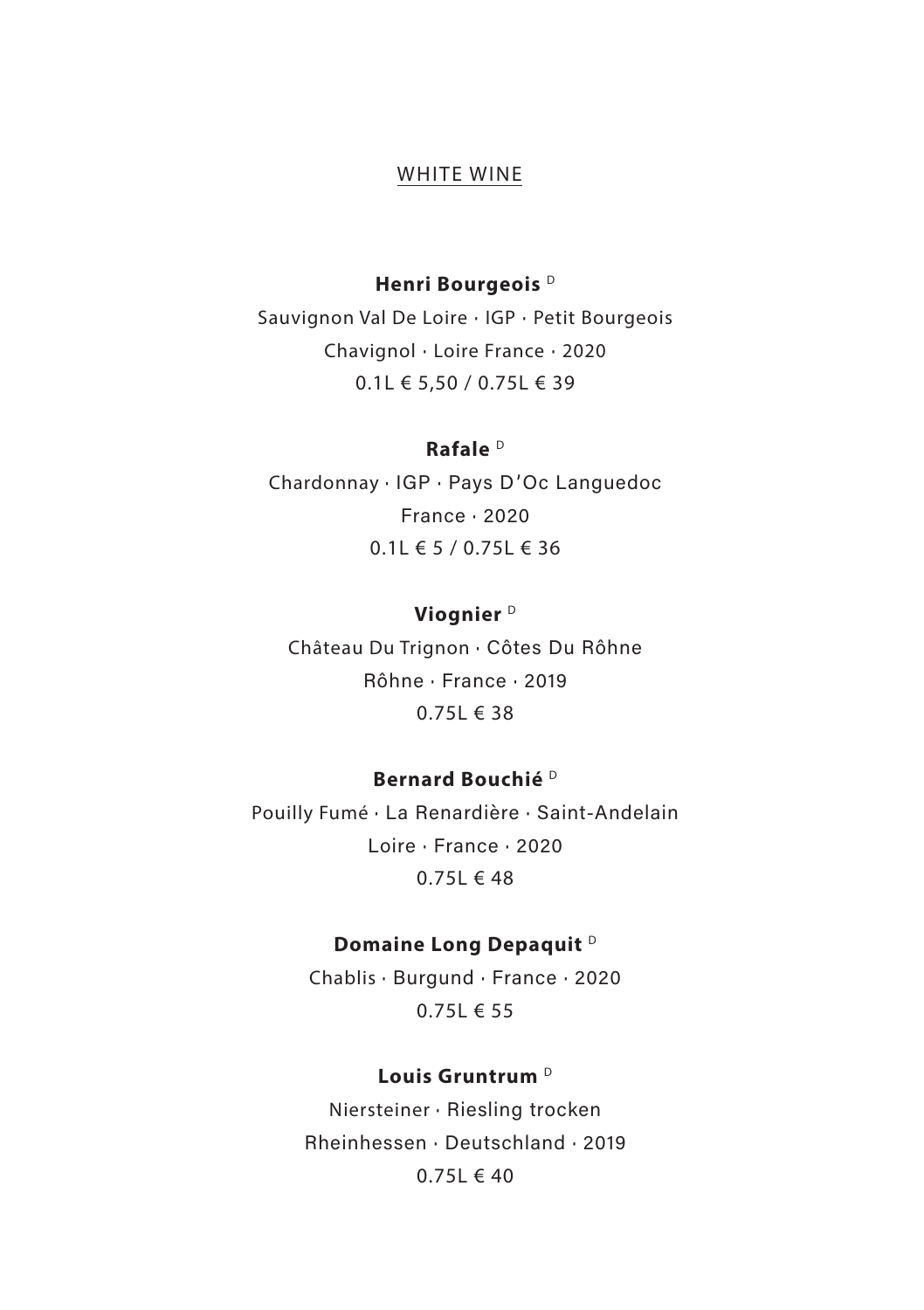# ROSÉ WINE

# **La Mer Rosé** <sup>D</sup>

IGP ∙ Pays D'Oc ∙ Languedoc France ∙ 2020 0.1L € 5 / 0.75L € 36

# **Château Minuty** <sup>D</sup>

Cuvée M Rosé AC ∙ Limited Edition Provence ∙ France ∙ 2020  $0.75$ L € 45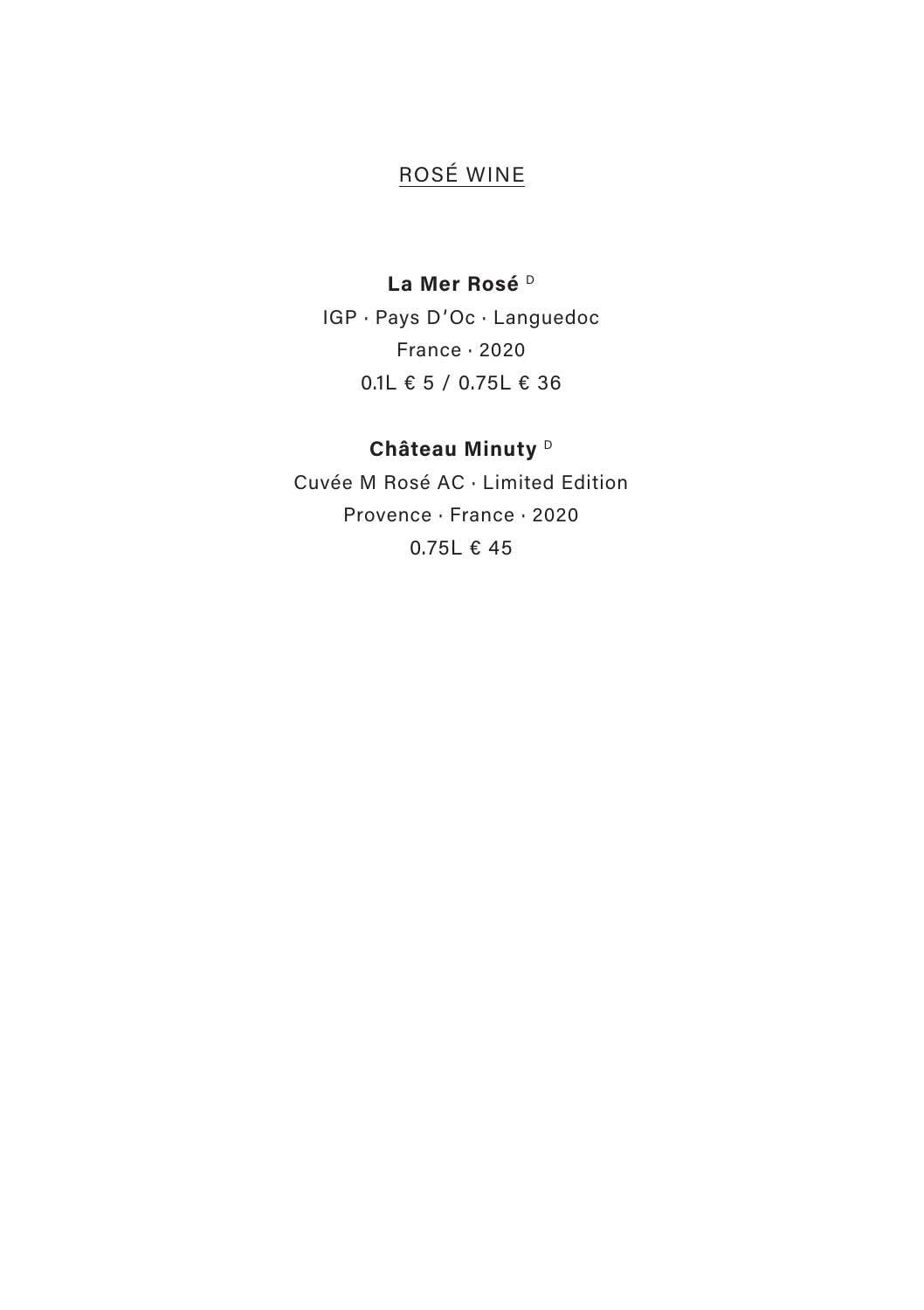#### RED WINE

#### **Château Montner** <sup>D</sup>

Grande Réserve ∙ Côtes Du Roussillon Villages Roussillon ∙ France ∙ 2018  $0.1L \in 5,50 / 0.75L \in 39$ 

# **Brumont Rouge** <sup>D</sup>

Merlot ∙ Tannat ∙ VDP ∙ Côtes De Gascogne Gascogne ∙ France ∙ 2020 0.1L  $∈$  5 / 0.75L  $∈$  36

## **Moulin De La Croix** <sup>D</sup>

Lalande-De-Pomerol ∙ Pomerol ∙ Bordeaux France ∙ 2014  $0.751 \text{ } \in 44$ 

# **La Différent** <sup>D</sup>

Château Ferrand ∙ Saint Émilion Grand Cru Saint Émilion ∙ Bordeaux ∙ France ∙ 2016  $0.751 \text{ } \in 56$ 

#### **Folie Rouge** <sup>D</sup>

Malbec ∙ Blaye-Côtes De Bordeaux Bordeaux ∙ France ∙ 2016  $0.75$ L € 35

#### **Terre De Safres Rouge Bio** <sup>D</sup>

Domaine Le Novi Luberon ∙ France ∙ 2016  $0.75$ L € 39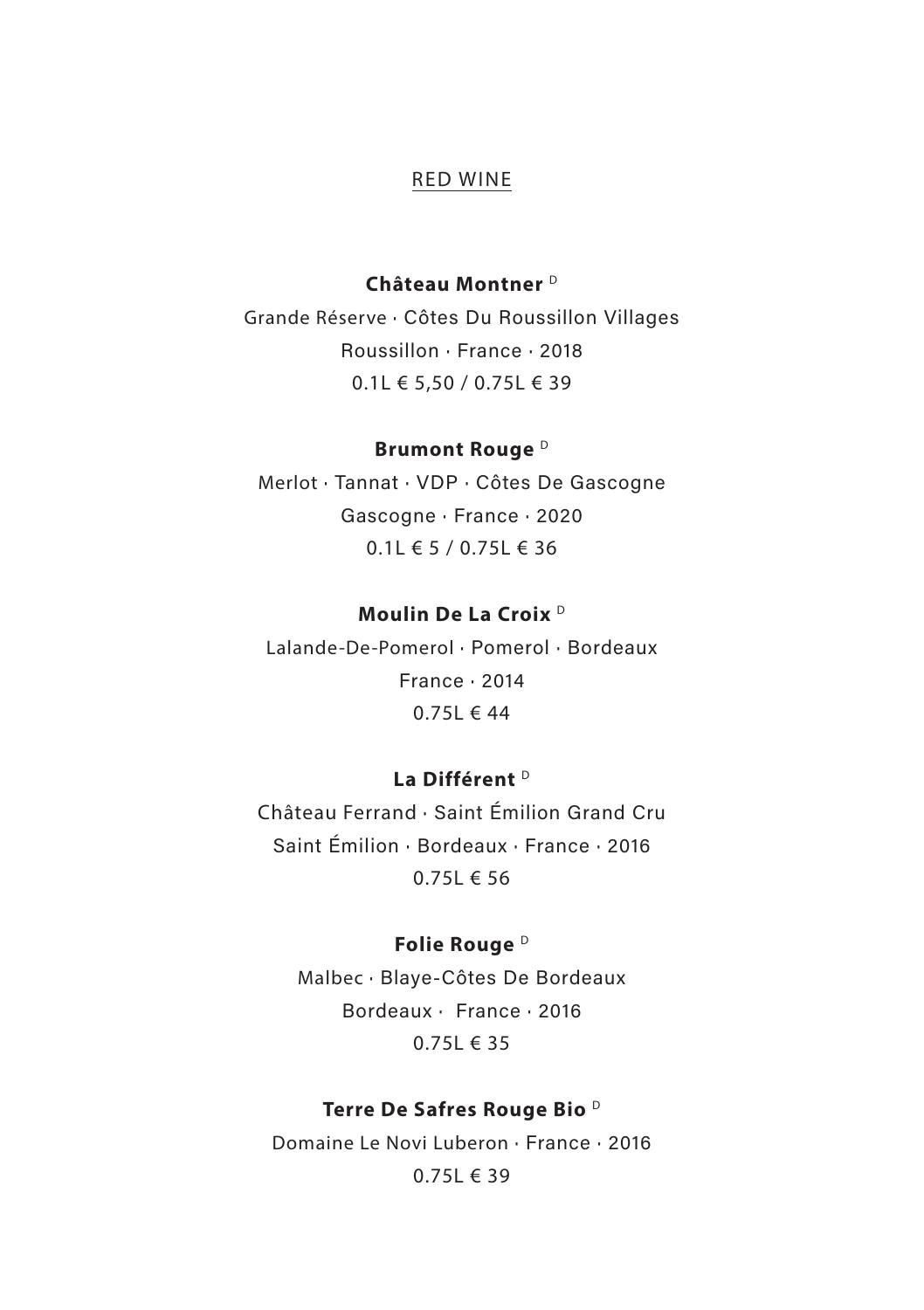# FRENCH LIQUORS

# **Genepi L'Ancienne** 4cl € 6

# **Henri Mounier Pineau De Charentes** 4cl € 8

# **Pineau De Chanrentes Aperitif Pierre Ferrand**

# 4cl € 8

# **Absente France 55% v. Gogh** 4cl € 8

#### **Pastis Henri Bardouin**

 $4c$  ∈ 8

## **Pastis Duval**

4cl € 6

## **Pernod**

4cl € 8

#### **Ricard**

4cl € 6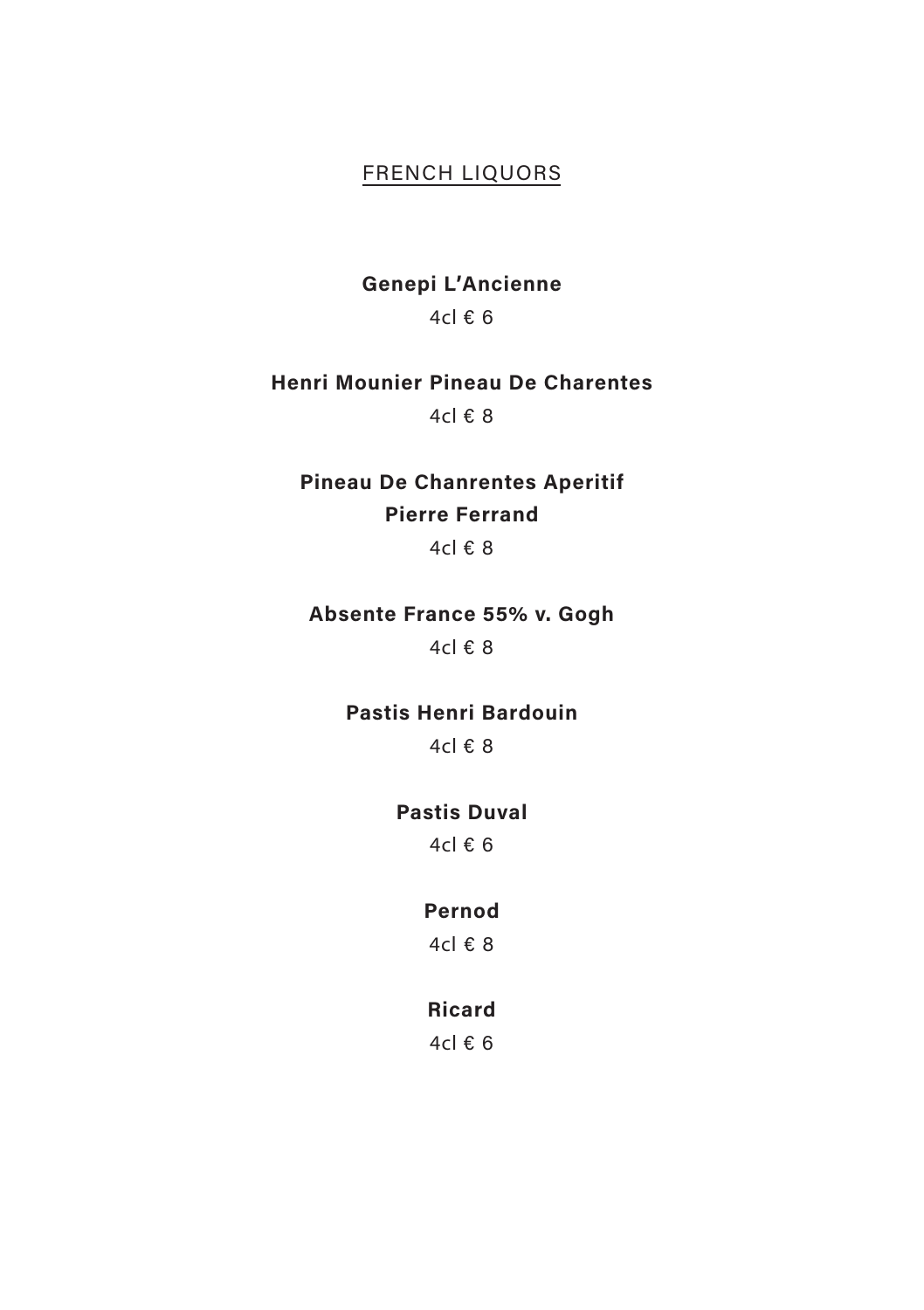# FRENCH LIQUEURS

# **Chartreuse Jaune**

4cl € 8

#### **Chartreuse Verte**

# 4cl € 8

# **Martell Cognac Cordon Bleu**

4cl € 29

# **Hennessy XO**

4cl € 34

# **Hennessy VS**

4cl € 14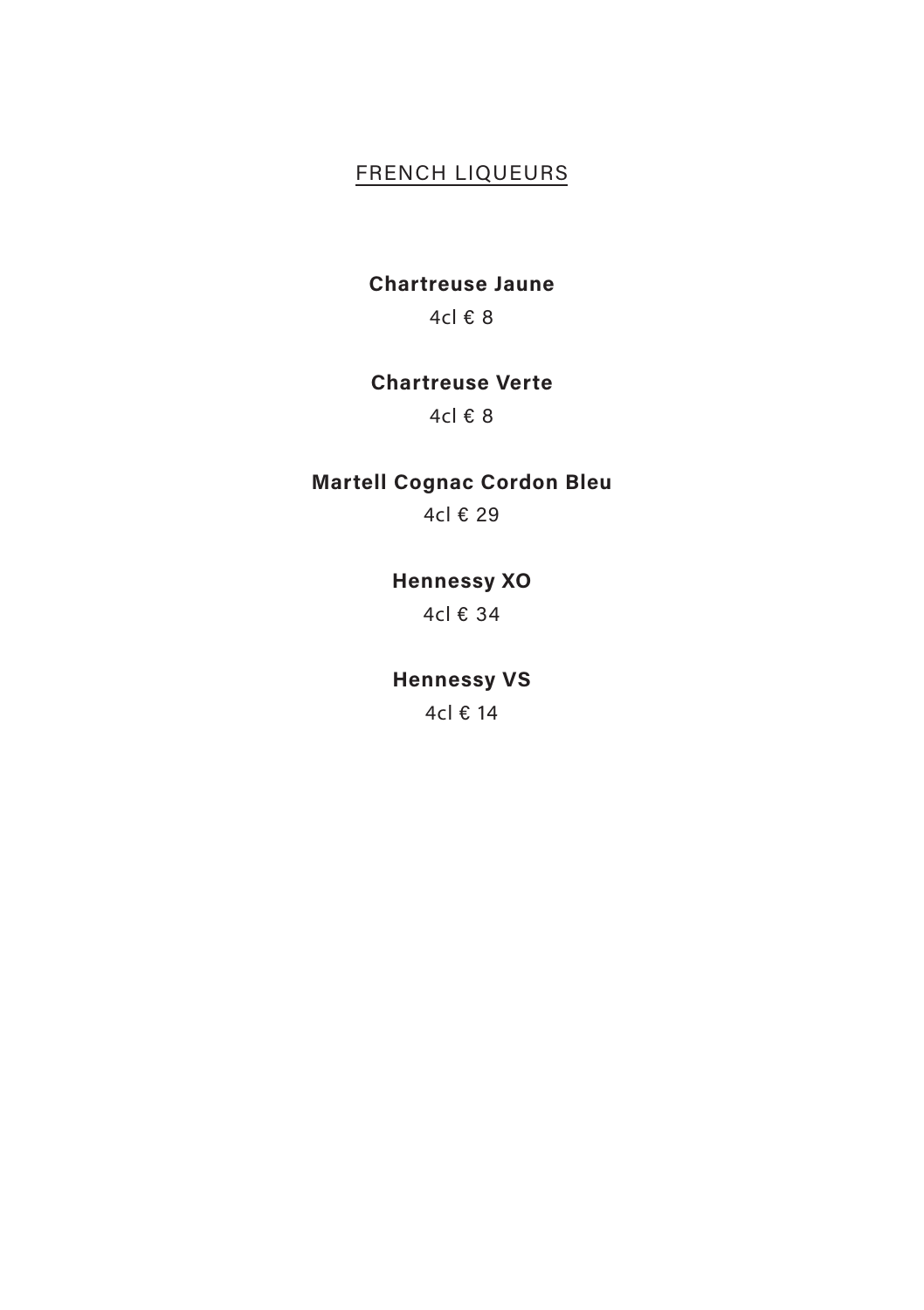# **LIQUORS**

# **Vodka 4cl**

# **Russian Standard**

# € 8

**Grey Goose** € 10

# **Gin 4cl**

# **Bombay Sapphire**

€ 8

# **Gin Sul**

# € 11

#### **Hendrick's**

## € 10

## **Le Gin De Christian Drouin**

# € 9

# **Citadelle Jardin D'Été**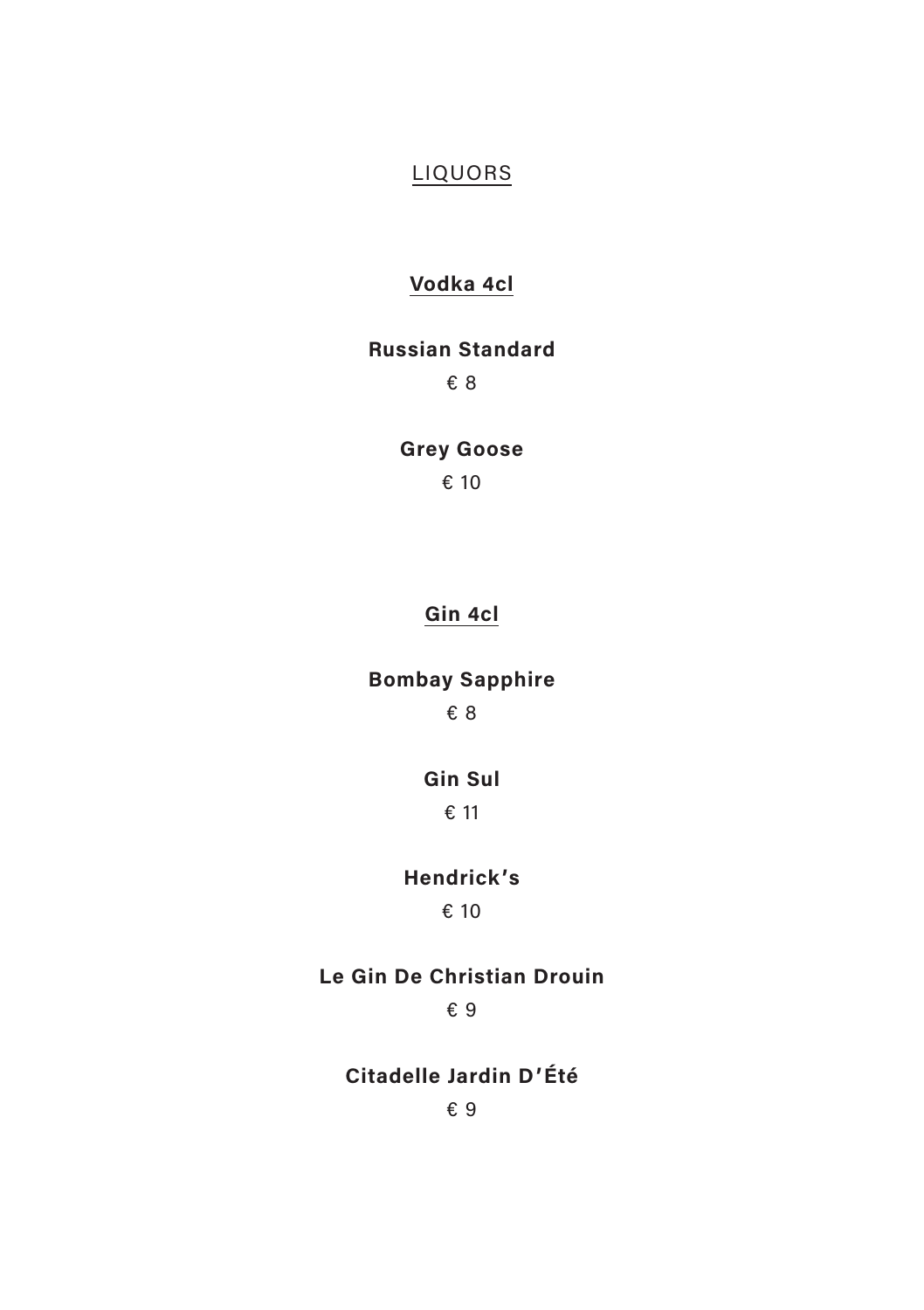# **LIQUORS**

# **Rum 4cl**

# **Eminete 7 Años** € 12

# **Barcardi 8 Años**

# € 9

# **Botucal Reserva 12 Años**

€ 12

**Tequila 4cl**

**In Corrupto Añejo** € 13

**In Corrupto Plata**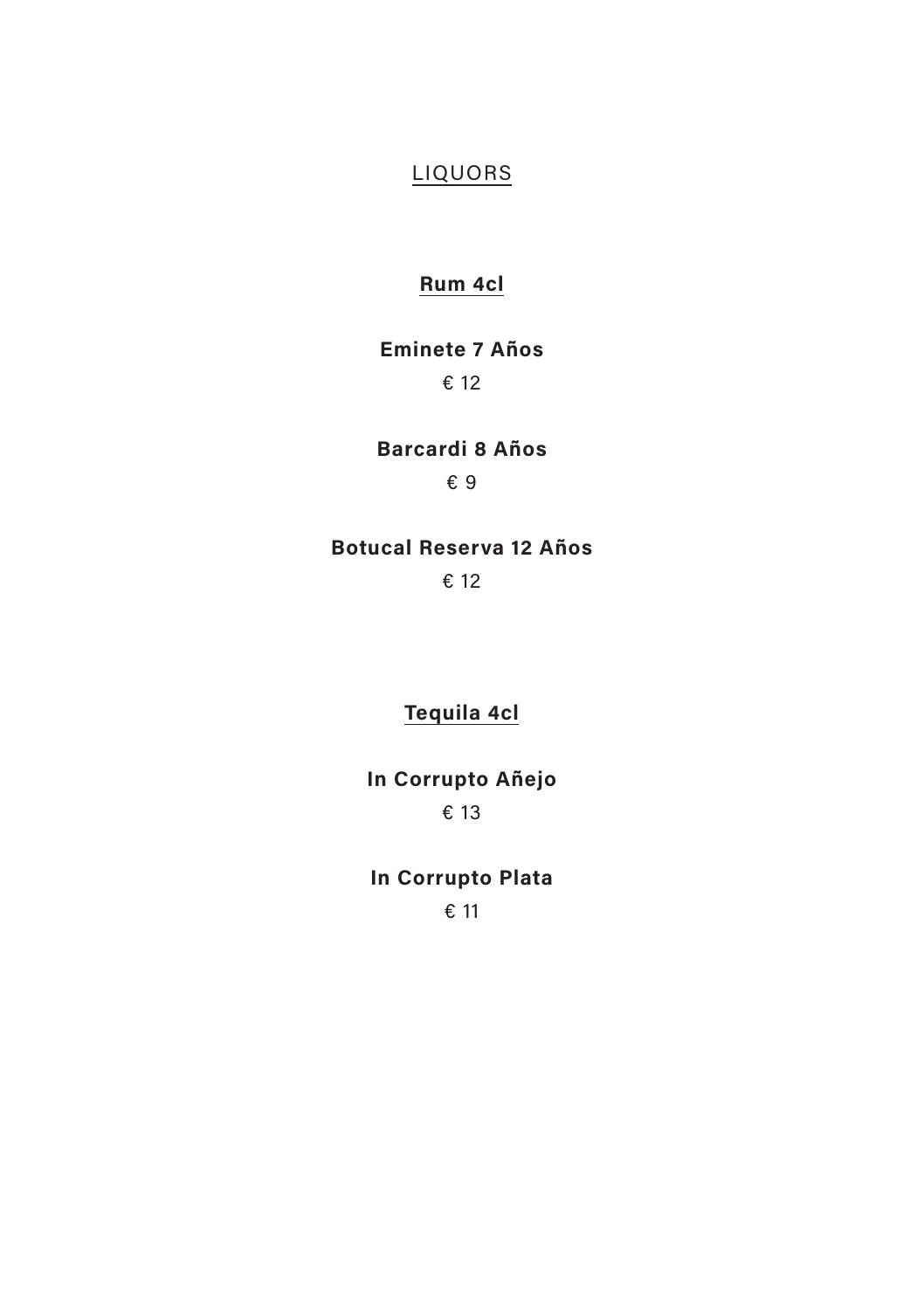# **LIQUORS**

# **Bourbon & Scotch 4cl**

# **Wild Turkey**

# € 8

#### **Knob Creek**

# € 10

# **Woodford Reserve**

# € 10

# **Talisker 10 Years** € 10

# **Glen Morangie The Original** € 10

# **Laphroig 10 Years** € 11

# **Macallan 12 Years** € 12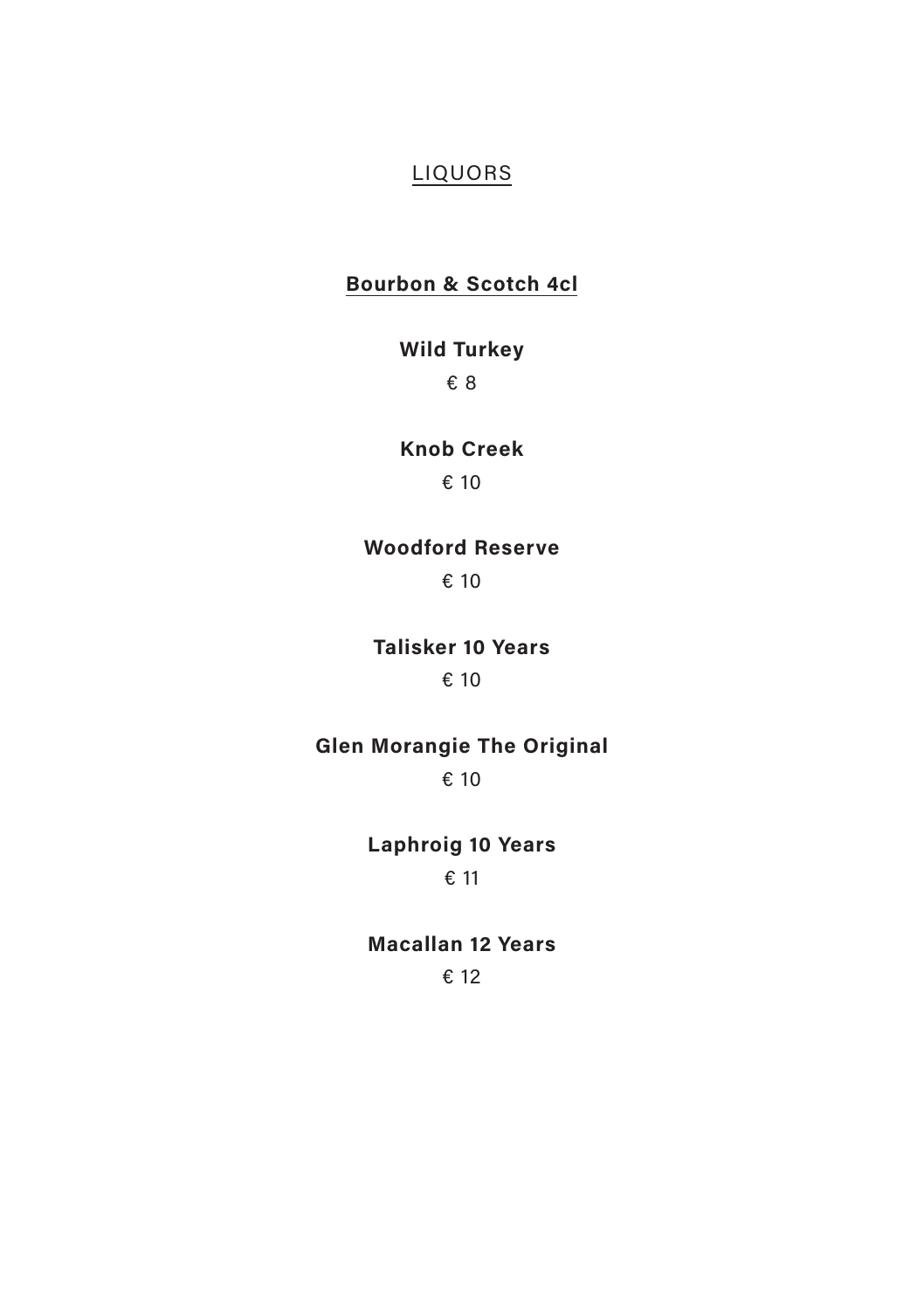#### **Beer**

# **Pilsner Urquell Fass / Draft A**  $0.33I$  € 4

# Weihenstephan Helles Fass / Draft A

 $0.33I$  € 4

**Warsteiner Alkohol Free** Flasche /Bottle A

€ 4

# **Softs**

#### **Schweppes**

Indian Tonic 7 ∙ Ginger Ale 3,5,7 ∙ Ginger Beer 3,5,7∙ Soda 1

€ 4

# **Fever Tree**

Mediterranean Tonic<sup>7</sup>

# € 4

**Coca Cola** 2,3,5,15 **Coca Cola Zero** 2,3 € 4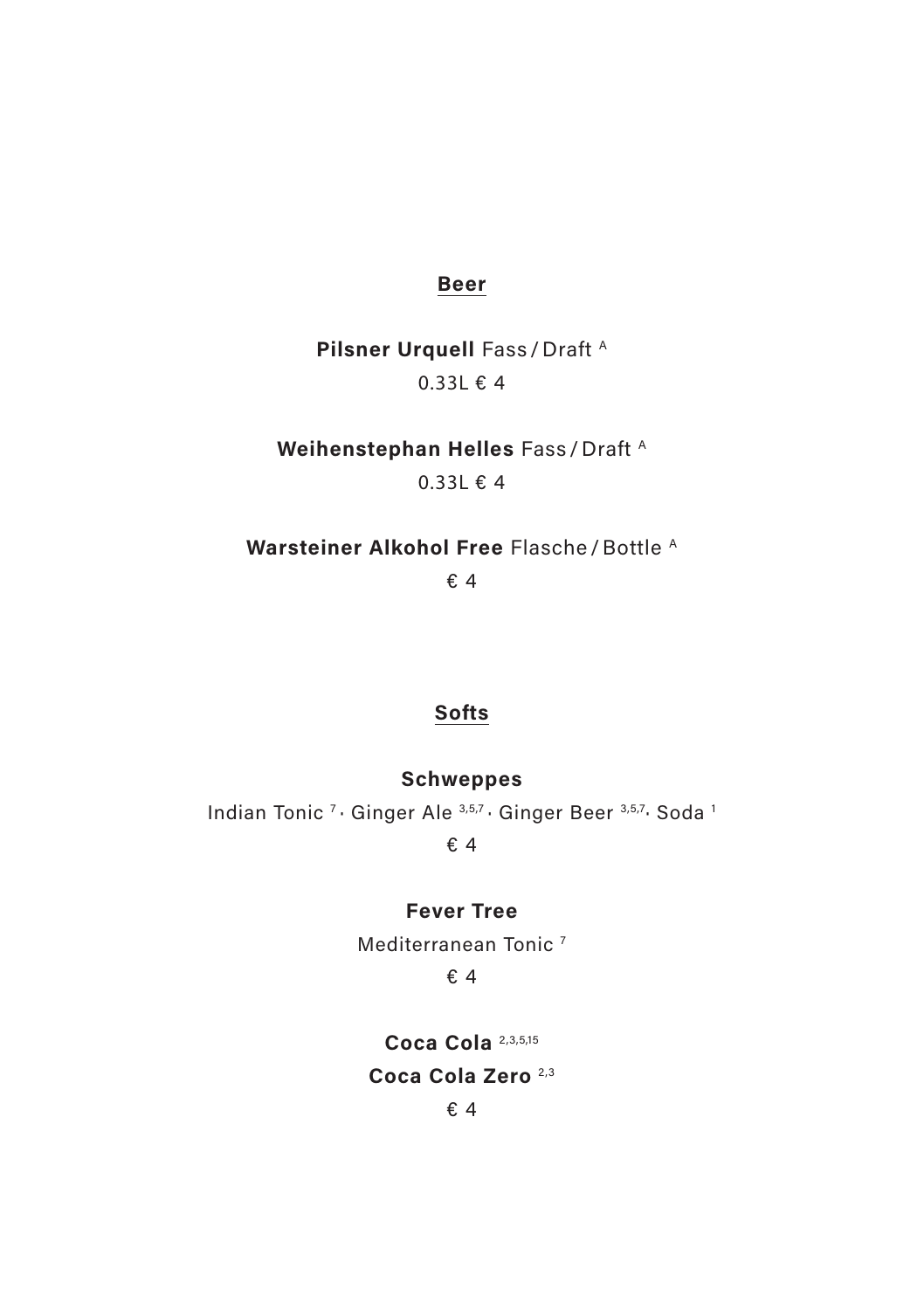# **Softs**

#### **Juice**

Blood Orange ∙ Apple or Schorle € 4

# **Water**

Still ∙ Sparling 0.2L € 3,50 / 0.75L € 7,50

# **Red Bull ∙ Red Bull Sugar Free** 2,5

€ 5

# **Organics by Red Bull**

Simple Cola ∙ Viva Mate ∙ Black Orange 2,5